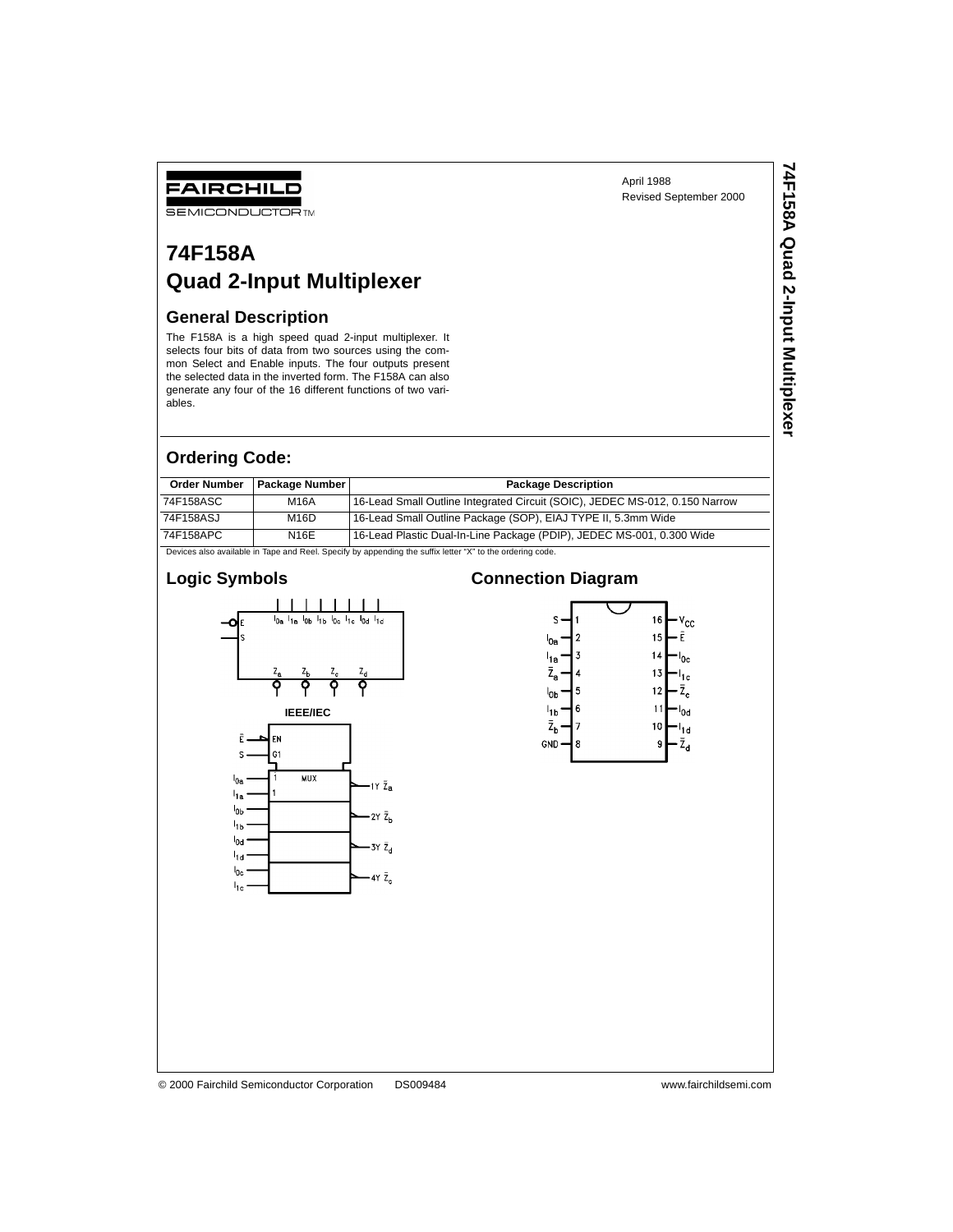# 74F158A **74F158A**

#### **Unit Loading/Fan Out**

|                  |                           | U.L.            | Input $I_{\text{H}}/I_{\text{H}}$       |  |
|------------------|---------------------------|-----------------|-----------------------------------------|--|
| <b>Pin Names</b> | <b>Description</b>        | <b>HIGH/LOW</b> | Output I <sub>OH</sub> /I <sub>OL</sub> |  |
| $I0a-I0d$        | Source 0 Data Inputs      | 1.0/1.0         | $20 \mu A/-0.6 \text{ mA}$              |  |
| $I1a-I1d$        | Source 1 Data Inputs      | 1.0/1.0         | $20 \mu A/-0.6 \text{ mA}$              |  |
| Ē                | Enable Input (Active LOW) | 1.0/1.0         | 20 µA/-0.6 mA                           |  |
| S                | Select Input              | 1.0/1.0         | $20 \mu A/-0.6 \text{ mA}$              |  |
|                  | <b>Inverted Outputs</b>   | 50/33.3         | $-1$ mA/20 mA                           |  |

#### **Truth Table**

|   |   | Inputs | Outputs |    |                |
|---|---|--------|---------|----|----------------|
|   | Ē | s      | ı,      | I۰ | $\overline{z}$ |
|   | Н | x      | X       | X  | Н              |
|   | L |        |         | X  | Н              |
|   | L |        | Н       | X  | L              |
|   | L | н      | X       |    | Н              |
| . |   | н      | X       | н  |                |

H = HIGH Voltage Level L = LOW Voltage Level

X = Immaterial<br>Z<sub>n</sub> = E × (I<sub>1n</sub>S + I<sub>0n</sub> S)

#### **Functional Description** The F158A quad 2-input multiplexer selects four bits of

data from two sources under the control of a common Select input (S) and presents the data in inverted form at the four outputs. The Enable input  $(\overline{E})$  is active LOW. When  $\overline{E}$  is HIGH, all of the outputs  $(Z)$  are forced HIGH regardless of all other inputs. The F158A is the logic implementation of a 4-pole, 2-position switch where the position of the switch is determined by the logic levels supplied to the Select input.

A common use of the F158A is the moving of data from two groups of registers to four common output busses. The particular register from which the data comes is determined by the state of the Select input. A less obvious use is as a function generator. The F158A can generate four functions of two variables with one variable common. This is useful for implementing gating functions.



www.fairchildsemi.com 2